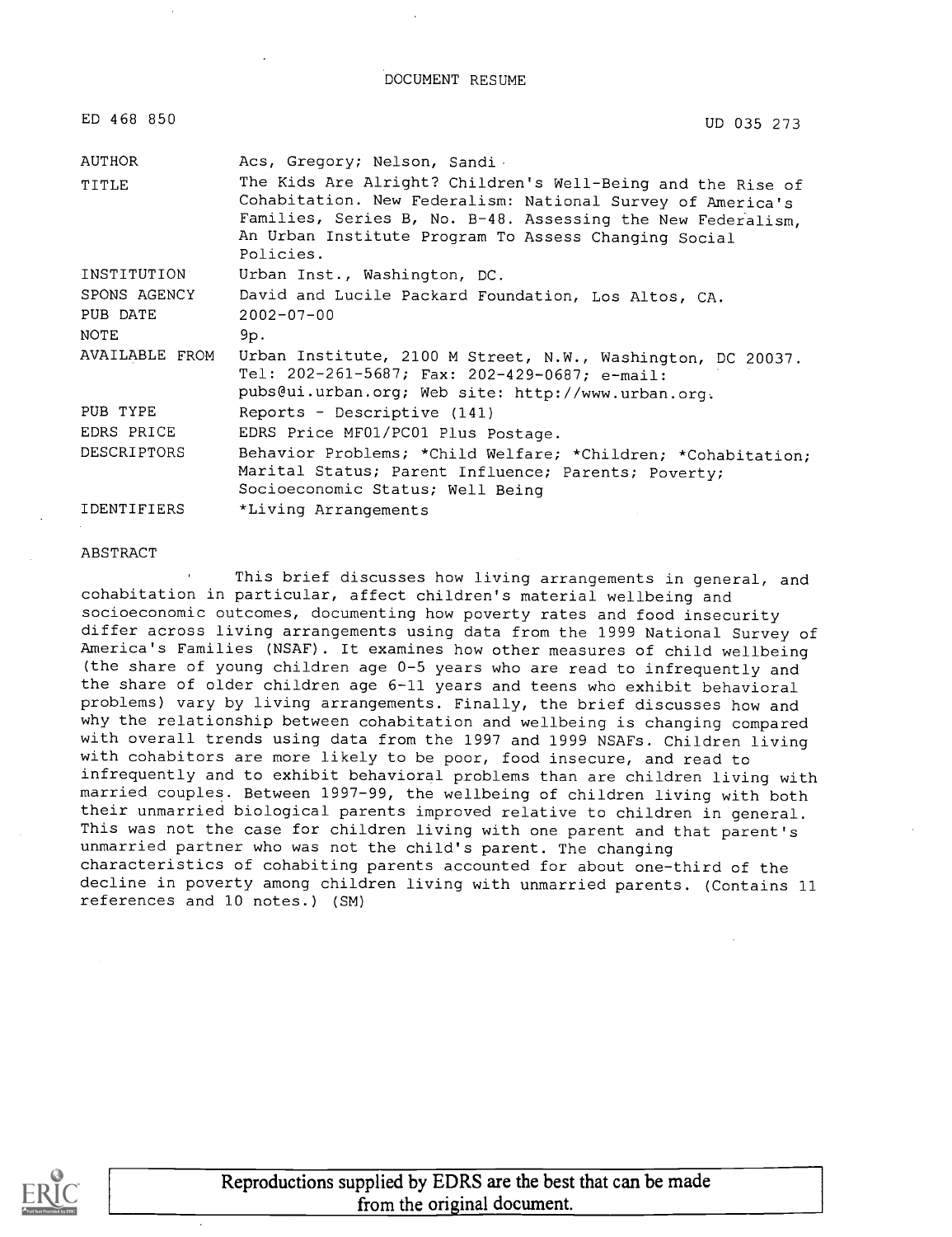

# National Survey of America's Families New Federalism

**I** THE URBAN INSTITUT

**REAL PROPERTY AND REAL PROPERTY** 

## The Kids Are Alright? Children's Well-Being and the Rise in Cohabitation

### Gregory Acs and Sandi Nelson

(\* 6) : (\* ) : (\* ) : (\* ) : (\* ) : (\* ) : (\* ) : (\* ) : (\* ) : (\* ) : (\* ) : (\* ) : (\* ) : (\* ) : (

In terms of material well-being, children in cohabiting families are better off than children living with single mothers, but they are much worse off than children living with two married biological or adoptive parents.

. . .

U.S. DEPARTMENT OF EDUCATION Office of Educational Research and Improvement EDUCATIONAL RESOURCES INFORMATION CENTER (ERIC) This document has been reproduced as received from the person or organization originating it.

Minor changes have been made to improve reproduction quality.

035273

Points of view or opinions stated in this document do not necessarily represent official OERI position or policy.

PERMISSION TO REPRODUCE AND DISSEMINATE THIS MATERIAL HAS BEEN GRANTED BY



During the late 1990s, the share of children living in single-mother families declined significantly (Acs and Nelson 2001; Cherlin and Fomby 2002; Dupree and Primus 2001). Rather than a concomitant rise in the share of children living with married parents however, the data show an increase in cohabitation (Acs and Nelson 2001). This is a source of concern for policymakers and analysts because previous research demonstrates that living with cohabitors is not as beneficial to children as living with married parents and, in some cases, no better than living with a single parent (Nelson, Clark, and Acs 2001; Manning and Lichter 1996).

Indeed, many policymakers, including President Bush, believe that when Congress reauthorizes the Temporary Assistance for Needy Families block grant (welfare), it must include funding aimed at promoting marriage. Implicit in this view is the idea that couples should marry before having children and cohabiting couples that already have children should marry. This brief re-examines the relationship between children's living arrangements and their well-being. Further, it investigates whether the well-being of children in cohabiting families is changing for the better (or worse) as this living arrangement becomes more common.

This brief begins by discussing previous research on how living arrangements in general and cohabitation in particular can affect children's material well-being

and socioeconomic outcomes. Next, it documents how poverty rates and food insecurity differ across living arrangements, using data from the 1999 National Survey of America's Families (NSAF).' Similarly, it also examines how other measures of child well-being, such as the share of young children (age 0-5) who are read to infrequently and the share of older children (age 6-11) and teens who exhibit behavioral problems, vary by living arrangements. Finally, it focuses on how and why the relationship between cohabitation and well-being is changing compared with overall trends using data from both the 1997 and 1999 NSAFs.

We find that children living with cohabitors are more likely to be poor, food insecure, read to infrequently, and exhibit behavioral problems than children living with married couples but less likely to be poor and food insecure than those living with a single mother. Between 1997 and 1999, there is some evidence to suggest that the well-being of children living with both their unmarried biological parents (i.e., cohabiting parent families) improved relative to children in general. However, this is not the case for children living with one parent and that parent's boyfriend/girlfriend who is not the child's father/mother (i.e., cohabiting partner families). Finally, we find that the changing characteristics of cohabiting parents account for about one-third of the decline in poverty among children living with unmarried parents.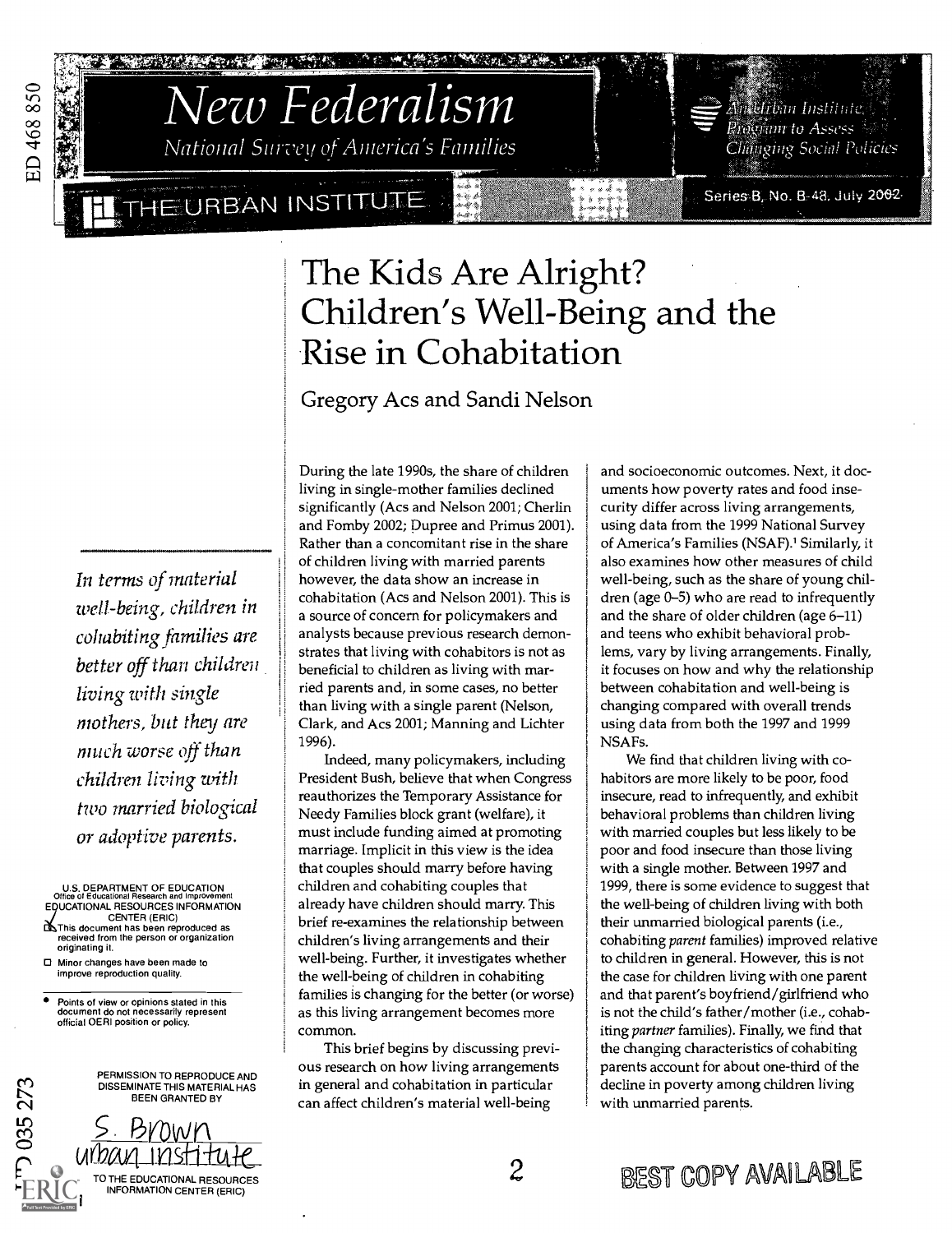#### **Background**

A considerable volume of research documents that children living with single parents are materially worse off than children living with married parents, and that children with single parents have worse socioeconomic outcomes than their counterparts with married parents even after income differences are taken into account. Children living with stepparents generally have outcomes that fall between those of children in single- and married-parent families (McLanahan and Sandefur 1994). Considerably less is known about children living in cohabiting families. While there is a burgeoning literature on cohabitation, most of it does not focus on cohabitors with children.

Yet it is becoming more common for children to live in cohabiting families. Acs and Nelson (2001) note that the share of children living in cohabiting families (either with both parents—"cohabiting parents"-or with one parent and that parent's current partner--"cohabiting partners") rose from 4.6 to 6.0 percent between 1997 and 1999.2 Bumpass and Lu (1999) estimate that more than one out of every ten births occurs to cohabiting couples and that 40 percent of all children will spend some time in a cohabiting family. Consequently, it is becoming increasingly important to understand the impact of living with cohabitors on children.

Although there is some research on the status of children living in cohabiting families, it is hard to anticipate cohabitation's impact in the future because cohabiting with children has historically been a rare event and it has not always been possible to distinguish between children living with both their unmarried biological parents and those living with one parent and that parent's current partner. Ultimately, the effects on children likely vary by race, age, and sex of the child as well as on the amount of time the child spends in a cohabiting family and the stability of cohabiting families.

Earlier work on the material well-being of children living with cohabitors by Manning and Lichter (1996) shows that 31.1 percent of children in cohabiting households were poor in 1989 compared

with 9.1 percent of children living with married couples and 45.2 percent of children living with a single mother. Manning and Lichter, however, do not draw a distinction between unmarried parents and other cohabiting families. Nelson, Clark, and Acs (2001) examine the well-being of teens living with their mothers and their mother's boyfriend who is not their biological father and find that white and Hispanic teens are more likely to have emotional and behavioral problems and be suspended or expelled from school than even teens living with a single mother alone. Blacks are no better off in such cohabiting families than they would be living with a single mother. The authors use data from the 1997 NSAF and take income differences into account.

Thus, cohabiting, at best, is no substitute for living with married biological parents; at worst, under some circumstances, it may lead to even poorer outcomes for children than living with a single mother. However, one must be careful about attributing children's outcomes to their parents' choice of living arrangements. Given how rare it has been for children to live with cohabitors, it may be that cohabitors differ in both observable and unobservable ways from other parents. As cohabitors with children become a more common and less "select" group, the status and outcomes for children in these families may change.3

#### Living Arrangements and Children's Well -Being

We begin by examining the material wellbeing of children in cohabiting families and comparing it with the well-being of children in other living arrangements using recent data-the 1999 NSAF. Table 1 shows that about one in five children living in cohabiting families is poor, with poverty rates slightly higher among those living with cohabiting parents than those living with cohabiting partners.<sup>4</sup> These poverty rates are more than twice as high as those for children living with married biological or adoptive parents. In contrast, the poverty rate for children in single-mother

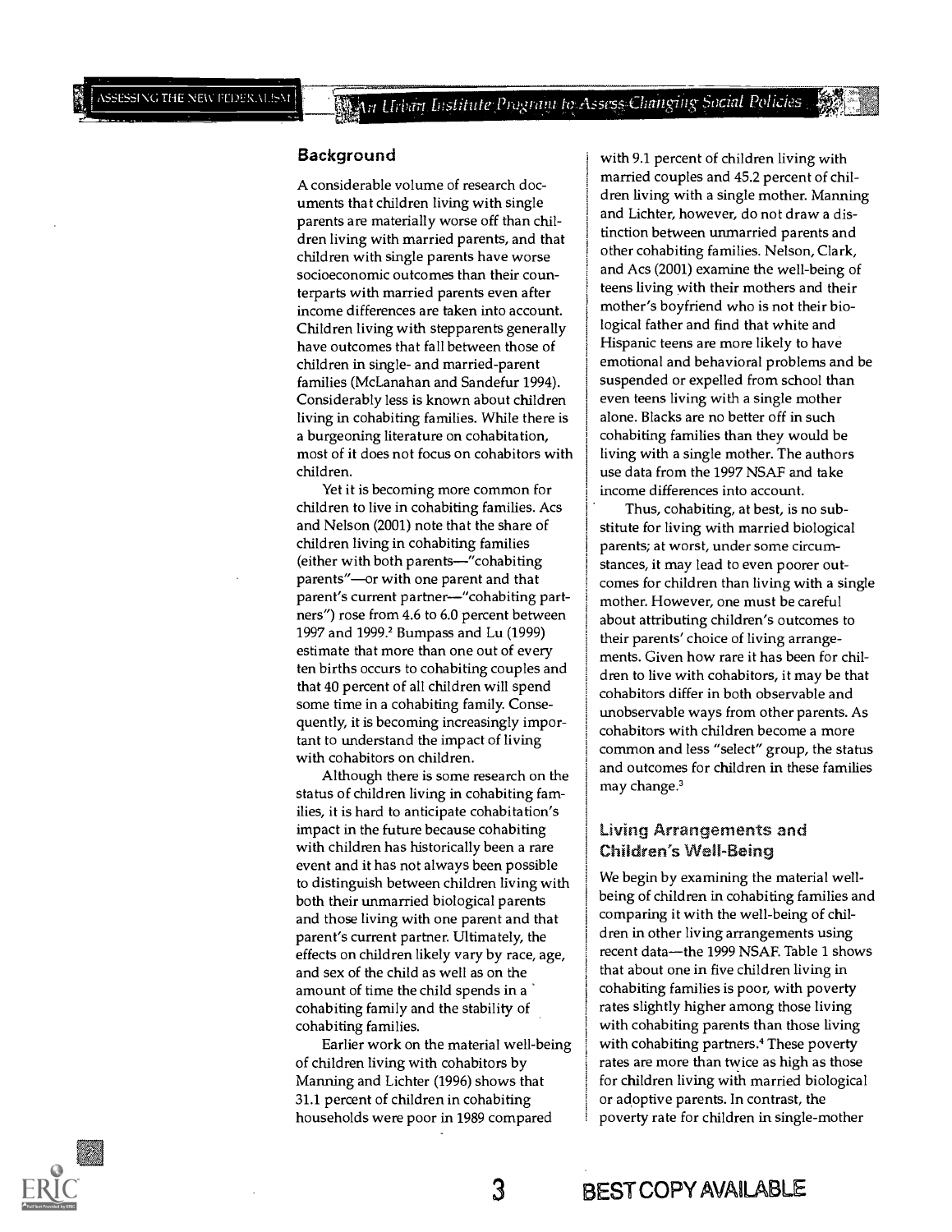| i Capelli<br><b>Cohabitors</b>                                         | Married<br>biological/                              |
|------------------------------------------------------------------------|-----------------------------------------------------|
| Cohabitino<br><b>Conabiting</b><br>∘cohabitors⊹<br>partners<br>parents | adoptive<br><b>Single</b><br>⊸ parents ա …… mother. |
| - Poverty -<br>23.                                                     |                                                     |
| Food insecurity.                                                       |                                                     |
| Read to infrequently                                                   |                                                     |
| $(0. to 5 - year-olds)$                                                |                                                     |
| Behavior problems                                                      |                                                     |
| 6- to 11-year-olds                                                     |                                                     |
| 12- to 17-year-ol                                                      |                                                     |

TABLE 1. Well-Being of Children by Living Arrangements, 1999 (percentage)

Source: Urban Institute calculations of the 1999 NSAF.

Notes: Children living with cohabiting parents are living with both of their parents who are unmarried. Children living with cohabiting partners are living with one parent and that parent's boy/girlfriend. See text for descriptions of food insecurity, read to infrequently, and behavior problems.

= statistically significantly different from the level for children living with married biological or adoptive parents at the 90% confidence level.

\*\* = statistically significantly different from both the level for children living with married biological or adoptive parents and the level for children living with a single mother at the 90% confidence level.

families is 43.5 percent--double the poverty rate for children living with cohabitors.

Poverty is an income-based measure of well-being and assumes that all family income is available to address the needs of the children. An alternative measure of material well-being is food insecurity whether a child lives in a family that has some difficulty providing sufficient food.<sup>5</sup> In general, food insecurity rates are higher than poverty rates. Table 1 shows that more than two out of five children in cohabiting families live in food-insecure families compared with one out of five children with two married biological or adoptive parents. Finally, more than half of all children in single-mother families experience some food insecurity, the highest proportion among the living arrangements considered.

Turning to other measures of wellbeing, we examine whether young children (age 0 to 5) are read to infrequently (fewer than three times per week)<sup>6</sup> and whether older children (age 6 to 11) and teens (age 12 to 17) exhibit behavioral problems.' As table 1 shows, about one out of four young children living in cohabiting families is read to infrequently, virtually identical to the share among children living in singlemother families. Among young children

living with married parents, the share read to infrequently is significantly lower (18 percent).

Differences in behavioral problems across living arrangements are more pronounced. For older children, the share exhibiting behavioral problems is much higher among those living in cohabiting families (15.7 percent) than among those living with married parents (3.5 percent) and somewhat higher than among those living with a single parent (9.0 percent), although this last difference is not statistically significant. For teens, the shares exhibiting behavioral problems are similar for those living in cohabiting and single-mother families (approximately 11.5 percent) but much higher than the share for teens living with married parents (4.3 percent).

These tabulations show that, in terms of material well-being, children in cohabiting families are better off than children living with a single mother but they are much worse off than children living with two married biological or adoptive parents. On other well-being measures, children in cohabiting families are similar to children living with single mothers and are more likely to be read to infrequently and exhibit behavioral problems than children living with their married parents.

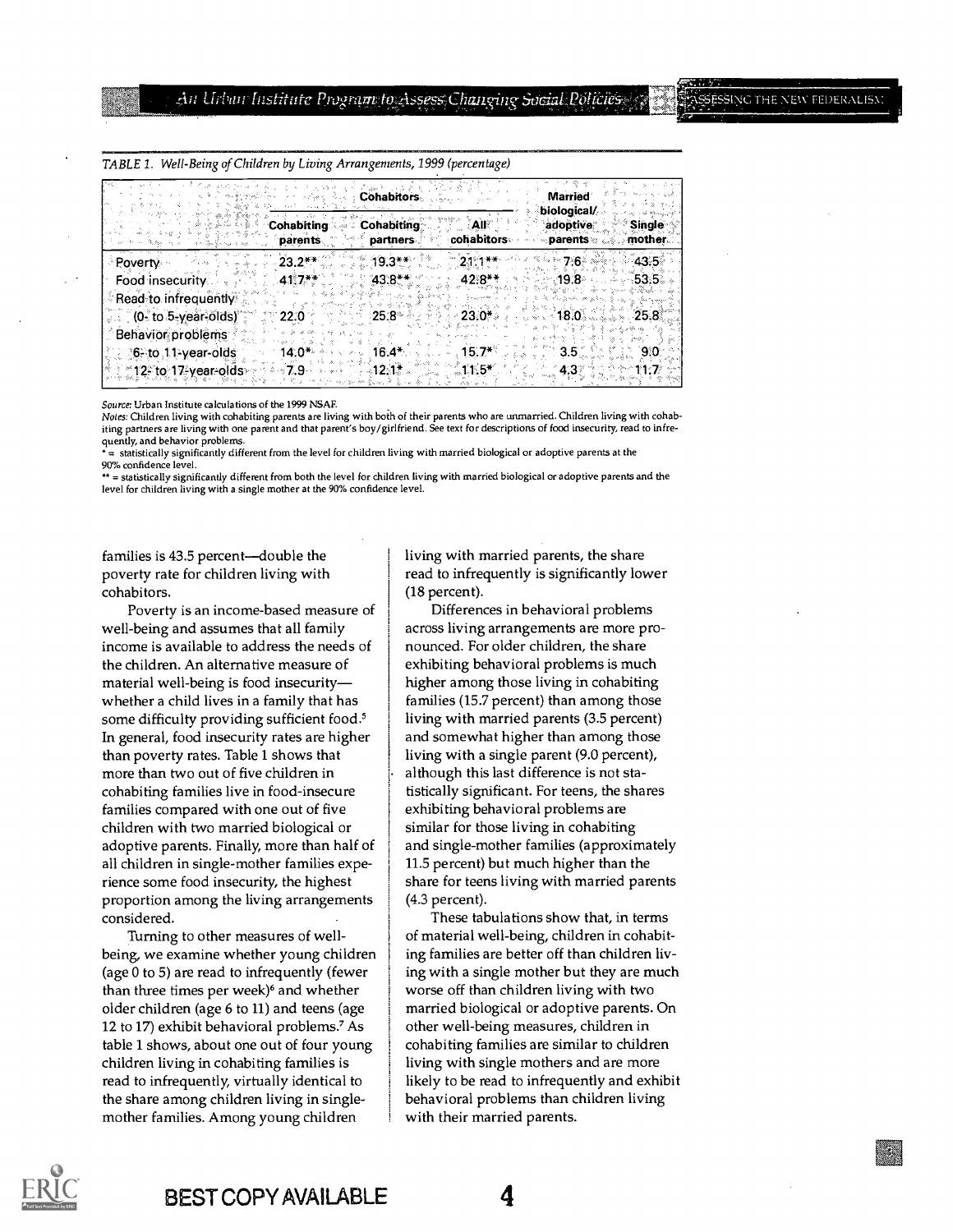## Air Urban Institute Program to Assess Changing Social Policies



FIGURE 1. Changes in Children's Well-Being: Children in Cohabiting Parent Families versus All Children, 1997-99

Source: Urban Institute calculations of the 1997 and 1999 NSAF

Note: See text for descriptions of food insecurity, read to infrequently, and behavioral problems. = Difference between the 1997 and 1999 data is statistically significant at the 90% confidence level.

#### Trends in Children's Well-Being by Living Arrangements

Between 1997 and 1999, the well-being of children improved on several fronts. For example, the poverty rate for all children fell from 19.6 to 16.4 percent. Similarly, the rate of food insecurity declined from 31.9 to 29.2 percent and the share of teens with behavioral problems dropped from 8.8 to 7.4 percent. For younger children, there were no statistically significant changes in the share of very young children who are read to infrequently or the share of young children exhibiting behavioral problems.

Figure 1 compares changes in these measures for all children with changes for children living with cohabiting parents.° Focusing first on poverty, we see that children living with cohabiting parents experienced an 11.2 percentage point decline in poverty-a far greater decline than the 3.2 point drop overall. Food insecurity rates dropped by 3.0 percentage points for children in cohabiting parent families; this is similar to the 2.7 point decline for all children and is not statistically significant.

Among very young children living with cohabiting parents, the share who

are read to infrequently fell by 9.1 percentage points compared with virtually no change among all children. Among young school-age children, there is no significant change in the share with behavioral problems, although these problems appear to have increased among children with cohabiting parents. Finally, among teens living with cohabiting parents, the share exhibiting behavioral problems fell by a statistically insignificant 2.2 percentage points compared with a 1.4 point decline among all teens. Thus, on some measures, the well-being of children living with their cohabiting parents improved relative to all children between 1997 and 1999.

#### Why is the Poverty Rate for Children in Cohabiting Parent Families Declining?

At least some of the decline in poverty among children living with their unmarried biological parents can be attributed to the changing characteristics of cohabiting parents. If cohabiting adults with children are becoming more educated and working

In 1997, 40 percent of children in cohabiting parent families lived with nontworking mothers; in 1999, 27 percent did.

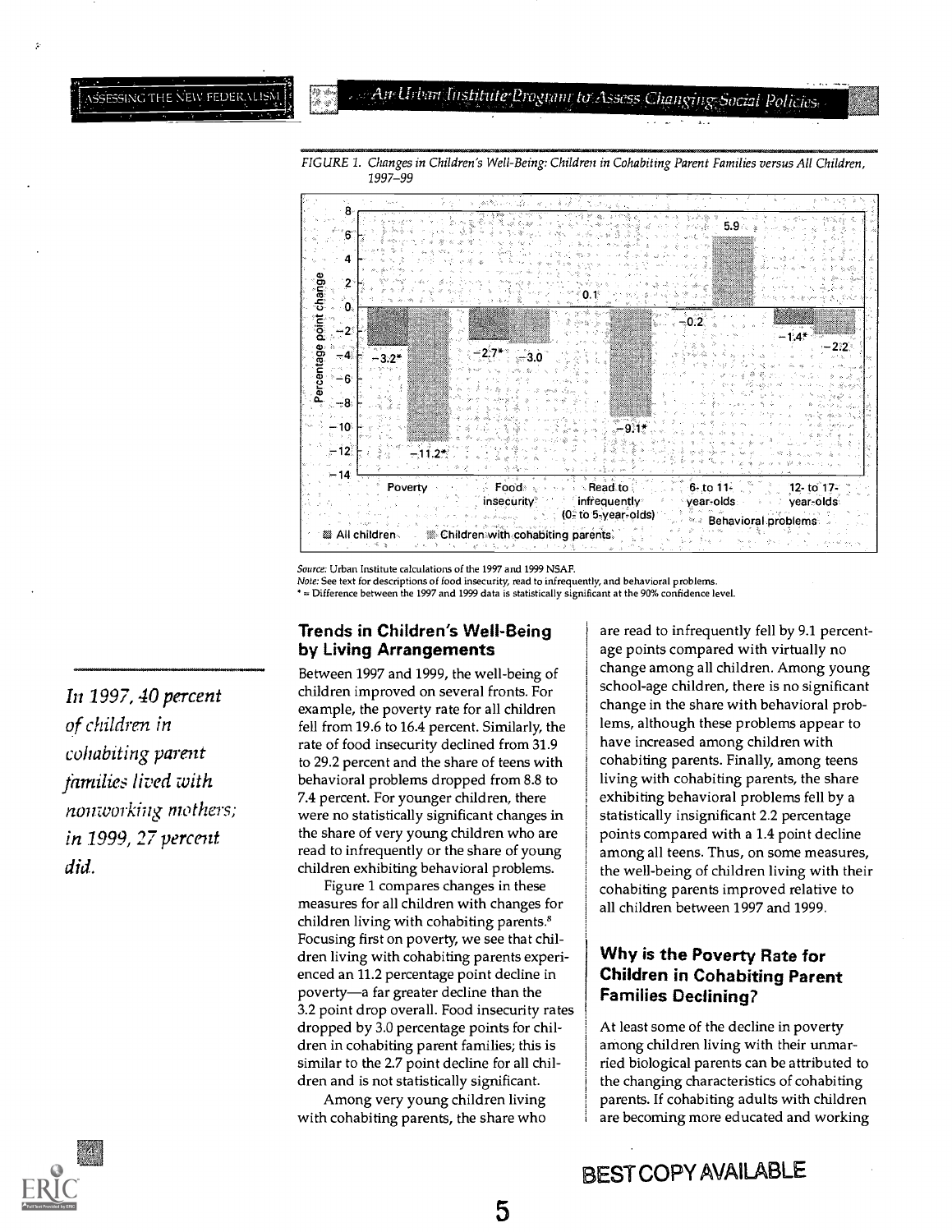An Urban Institute Program to Assess Changing Social Policies

#### SSING THE NEW FEDERALIS.

more, we would expect that their children would benefit.

Table 2 shows how the characteristics of cohabiting parents have changed between 1997 and 1999.<sup>9</sup> The single most noticeable change is the rise in work among mothers. In 1997, 40.0 percent of children in cohabiting parent families lived with nonworking mothers; by 1999, the share had fallen to 27.1 percent. Among fathers, there was a rise in the share working full-time, full-year but a decline in the share working part-time or part-year. Interestingly, cohabiting fathers have lower levels of educational attainment in 1999 than in 1997 while cohabiting mothers are more likely to be high school graduates; this rise, however, is accompanied by decreases in both the share of cohabiting mothers with less than a high school degree and in the share that have some postsecondary schooling. Finally, the share of cohabiting mothers under age 25 is growing.

To assess how these changes in the observable characteristics of cohabiting parents affect children's poverty rates, we simulate poverty rates for 1999 assuming that the characteristics of cohabiting parents remained as they were in 1997.<sup>10</sup> The difference between the actual rates and the simulated rates is the amount of the change that can be attributed to changes in the characteristics of cohabiting parents. Further, this technique allows us to distinguish between the roles played by mothers' and fathers' characteristics.

Table 3 shows the results of the simulation exercise. Changes in the characteristics of cohabiting parents account for more than one-third of the drop in poverty among children in cohabiting parent families-4.0 percentage points out of an 11.2 percentage point drop. Changes in mothers' and fathers' characteristics account for 2.9 and 0.9 points of the decline while other changes (such as the number of children in the household) account for 0.2 percentage points. Increases in work effort, particularly among mothers, is the most significant factor behind the reduction in child poverty among children living in cohabiting parent families. General improvements in income across all family types and cohabitors as well as unobserved TABLE 2. Changes in the Characteristics of Cohabiting Parents, 1997-99

|                                                                               |              | . 1997 1999 Change.        |                |
|-------------------------------------------------------------------------------|--------------|----------------------------|----------------|
| Mother's characteristics<br>Education<br>Education School:                    |              |                            |                |
|                                                                               |              |                            |                |
|                                                                               |              |                            |                |
| diploma or GED $30.9 - 25.0 - 5.9$                                            |              |                            |                |
|                                                                               |              |                            |                |
|                                                                               |              |                            |                |
| More than high school<br>  diploma or GED = 32.6 = 26.3                       |              |                            |                |
|                                                                               |              |                            | $-6.3^{\circ}$ |
| Age∝∝਼<br>$\text{Pess, than 25}$ $270.321$ $51$                               |              |                            |                |
|                                                                               |              |                            |                |
| $25$ to $44$<br>$74.7$ 65.1 65.5<br>1.4 2.8 1.4<br>29.7 29.4 - 0.3<br>Over 44 |              |                            |                |
|                                                                               |              |                            |                |
| Meán age<br>Work status last year                                             | A.           |                            |                |
|                                                                               |              |                            |                |
| Full time/full year $\sim 26.5-32.2-5.8$                                      |              |                            |                |
| Part time or part year 33.6 40.7 7:1                                          |              |                            |                |
| No work last year 40.0 27.1 - 12.9                                            |              |                            |                |
| Father's characteristics                                                      |              |                            |                |
| Education                                                                     |              |                            |                |
|                                                                               |              |                            |                |
| No high school<br>  diploma or GED.   31.3 - 34.3                             |              |                            | 3.1            |
| High school diploma                                                           |              |                            |                |
| or GED                                                                        |              | 41.5 46.7 5.2              |                |
| "More than high school"                                                       |              |                            |                |
| diploma or GED $= 27.2 \cdot 19.0 - 8.3$                                      |              |                            |                |
| Age .                                                                         |              |                            |                |
| Less than 25.                                                                 | $-19.0$ 19.6 |                            | 0.6            |
| ∶25 to 44∶                                                                    |              | $71.5$ $72.0$ $0.5$        |                |
| Over 44                                                                       |              | $9.5 \quad 8.3 \quad -1.1$ |                |
| Mean age.                                                                     |              | $32.1$ $32.0$ $-0.1$       |                |
| Work status last year                                                         |              |                            |                |
| Full time/full year $\rightarrow$ 67.6 $\frac{3}{2}$ 70.6 $\frac{3}{2}$ 3.1.  |              |                            |                |
| Part time or part year 24.8 22.1                                              |              |                            | $-2.7$         |
| No work last year 7.6 7.2 - 0.4                                               |              |                            |                |
|                                                                               |              |                            |                |
| Family characteristics                                                        |              |                            |                |
| Mean number of children<br>in social family <sup>s.</sup>                     |              | $2.33$ 2.24 $-0.09$        |                |
| Mean income-to-needs                                                          |              |                            |                |
| ratioª                                                                        |              | $1.86$ 2.23 0.37           |                |
| Poverty rate <sup>®</sup>                                                     |              | $-34.4 - 23.3 - 11.1$      |                |
|                                                                               |              |                            |                |

Source: Urban Institute calculations of the 1997 and 1999 NSAF.

Note: Cohabiting parents are unmarried biological or adoptive parents.

a. This analysis uses a broad definition of family, the social family, when calculating family income or the number of children in the family. The social family includes all people in a household related by blood, marriage, adoption, or through a cohabiting relationship.

6

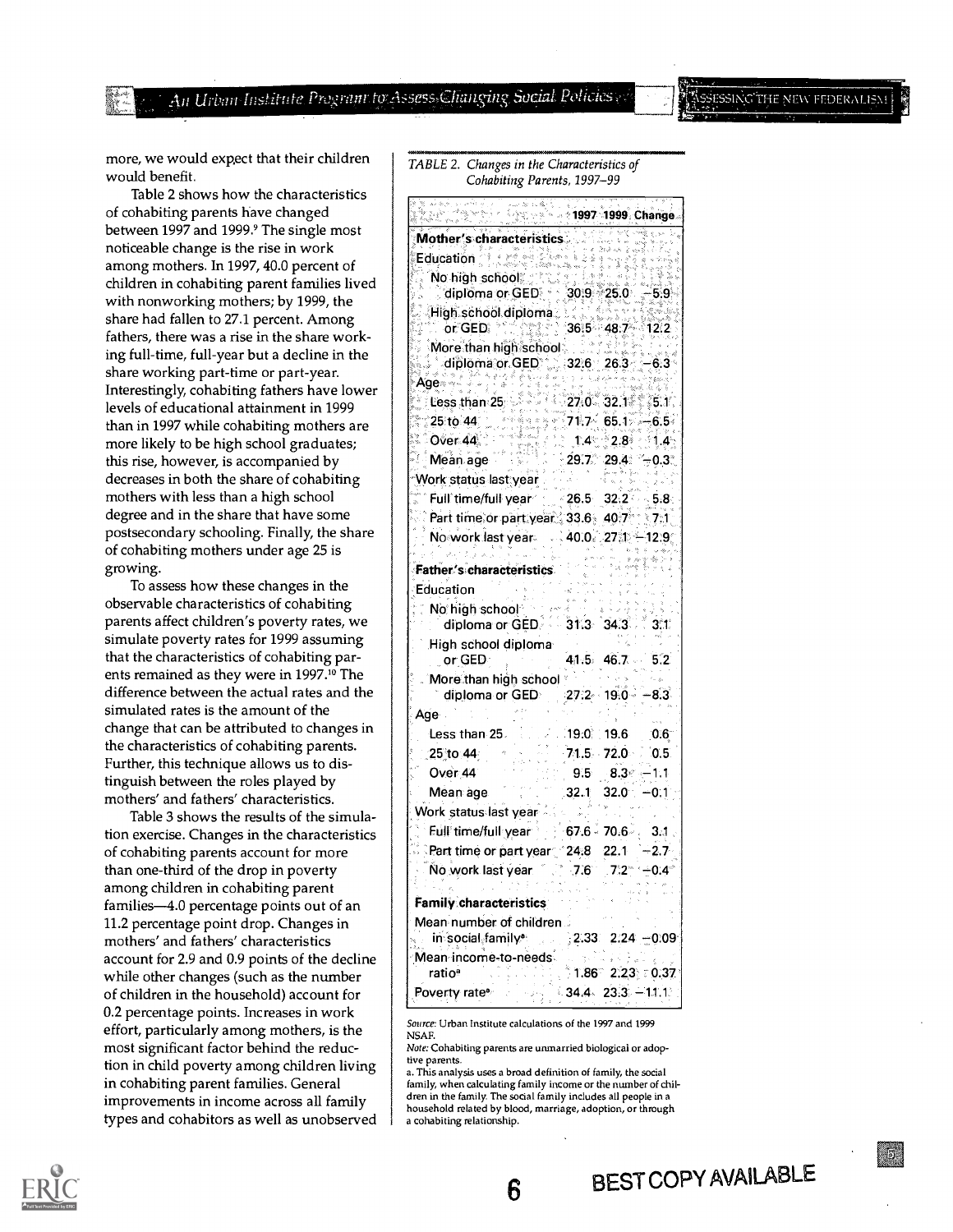TABLE 3. Sources of Change in Poverty among Children Living in Cohabiting Parent Families, 1997-99

| $55.98 \pm 0.32^{2}$<br>TO APPLICATION & SURVEY STATES<br><b>All Children</b> | ried pai<br>is not of |
|-------------------------------------------------------------------------------|-----------------------|
| Total percentage point change<br>$-11.2.$                                     | rate tha              |
| Share due to characteristics.<br>$-4.0^{\circ}$                               | arrange               |
| Share due to: Allen Allen                                                     | increase              |
| <b>Mother's characteristics</b><br>-2.9.                                      | parents<br>If tl      |
| <b>Father's characteristics</b>                                               |                       |
| Other characteristics                                                         | cohabit<br>their w    |

Source: Urban Institute calculations of the 1997 and 1999 NSAF.

Note: See text for an explanation of the Oaxaca decomposition used in these simulations.

changes among cohabitors account for the remaining 7.2 percentage points of the decline in poverty among children living in cohabiting parent families.

#### Discussion

Although the recent decline in the share of children living with single mothers is universally viewed as good news, the rise in cohabitation (rather than marriage) is not. Indeed, policy analysts and policymakers have expressed concerns that children in cohabiting families fare no better than those in single-parent families. Yet much of this concern is based on research that does not necessarily distinguish between children living with cohabiting parents as opposed to those living with cohabiting partners. Further, because only a very small proportion of children lived in cohabiting families until recently and that proportion is now growing rapidly, inferences drawn from data collected even five years ago may present a dated picture of the status and outcomes of children in such families.

Nevertheless, we find that in 1999, children are far less likely to be poor, food insecure, read to infrequently, and exhibit behavioral problems if they live in a married-couple family rather, than with cohabitors; children living with cohabitors, in turn, are at the very least, materially better off than children living with single mothers.

However, our examination of trends in the well-being of children by living arrangement provides some indication that the past

All Children  $|\hspace{0.8mm}|$  is not only declining but declining at a faster is not necessarily prologue: as a greater proportion of children live in cohabiting parent families (i.e., with their two unmarried parents), the proportion who are poor rate than that for children in other living arrangements. Most of this decline is due to increases in work effort among cohabiting parents, especially mothers.

> If the share of children living with cohabiting parents continues to increase, their well-being and outcomes are likely to differ from those observed in earlier cohorts, and they may well improve. Ultimately, the extent to which the children living with cohabitors would benefit if their adult caregivers were to marry is an important and very much open question for future research.

#### **Notes**

1

- 1. The NSAF is nationally representative of the civilian, noninstitutionalized population under age 65, with data on over 44,000 households. For more information on the NSAF, see Kenney, Scheuren, and Wang (1999).
- 2. The share of children in cohabiting parent families rose from 2.0 to 2.8 percent and the share in cohabiting partner families rose from 2.6 to 3.2 percent between 1997 and 1999.
- 3. Similarly, if children from cohabiting households are viewed as "unusual" by their peers, they may be more likely to be stigmatized or ostracized, leading to poorer outcomes. As more children come from cohabiting families, they may be less likely to be singled out for harsh treatment by their peers, and their emotional and behavioral outcomes may improve.
- 4. Poverty rates for children presented here take the income and needs of all family members into account. Here family includes persons related by blood, marriage, adoption, or through a cohabiting relationship. Official poverty rates do not consider the income or the needs of unrelated individuals residing in the household. Note also that poverty status is based on income from the prior calendar year.
- 5. Food insecurity is defined as whether the respondent or anyone in their family experienced at least one of the following food related concerns in the past 12 months: (1) often or sometimes worried that food would run out before they got money to buy more; (2) the food they bought often or sometimes ran out; or (3) one or more adults ate less or skipped meals because there was not enough money to pay for food. These questions indicate financial stresses related to food purchases over the past 12 months. They do not indicate caloric intake or the adequacy of a family's diet. For a complete description of this indicator, see Zedlewski and Brauner (1999).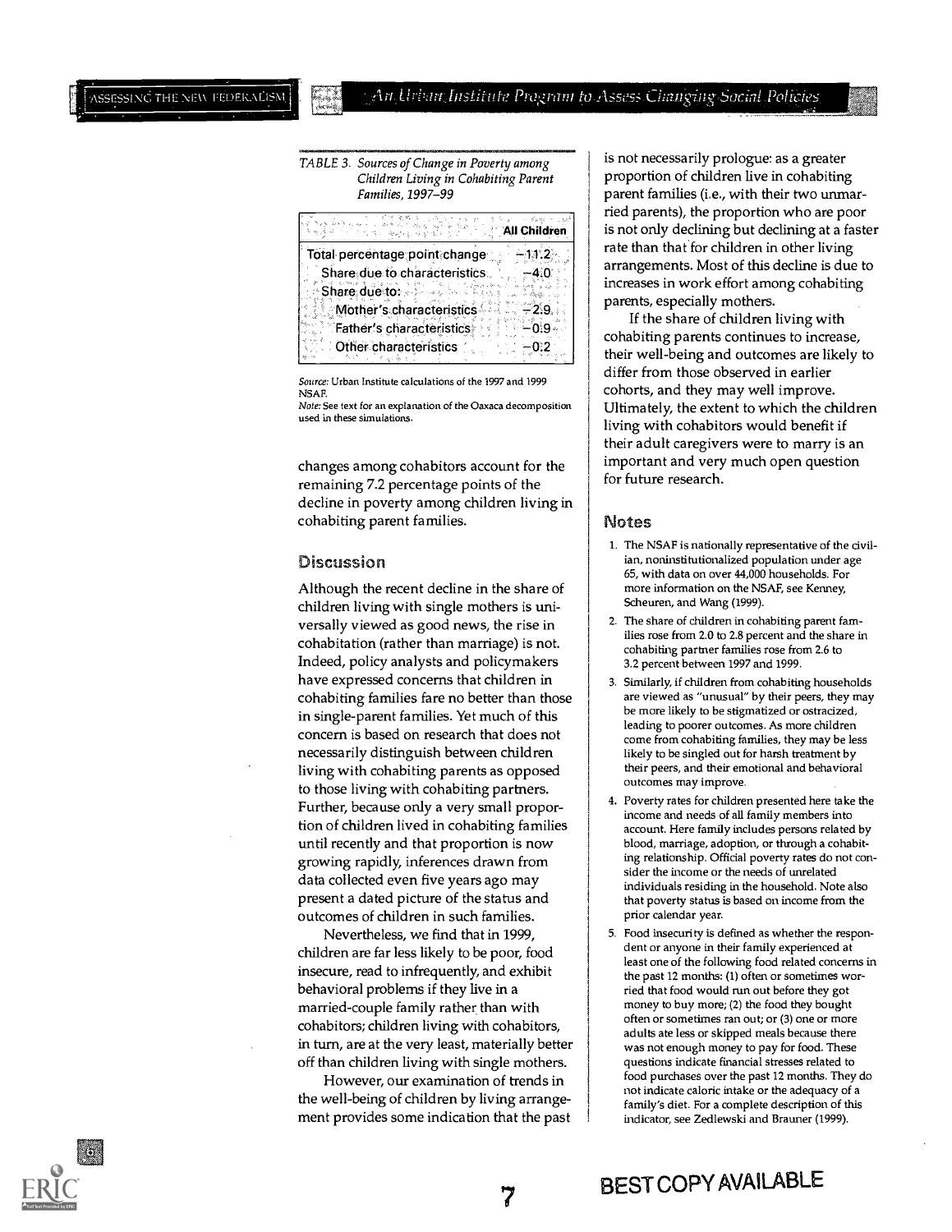An Urban Institute Program to Assess Changing Social Policies

#### 5  $\operatorname{SNG}$  the new federalism

- 6. Children who are read to infrequently are more likely to have trouble in school later in life.
- 7. A measure of behavioral and emotional problems was derived from a series of questions in which all parents were asked to report the extent to which, in the past month, their children did not get along with other kids, could not concentrate or pay attention for long, or were unhappy, sad, or depressed. Parents of 6- to 11-year-olds were also asked how often during the past month their children felt worthless or inferior; were nervous, high-strung, or tense; or acted too young for their age. Likewise, parents of 12- to 17-year-olds were additionally asked how often during the past month their children had trouble sleeping, lied or cheated, or did poorly at schoolwork (Ehrle and Moore 1999).
- 8. For children living with cohabiting partners usually their mother and their mother's boyfriend-none of the changes in well-being are statistically significant, and we do not present them here.
- 9. In this section, we restrict the data to just those children whose parent responded to the survey that is, the child's parent is designated as the most knowledgeable adult (MICA) about the child. In a few cases, a child's grandparent or other responsible adult is the MKA-for these cases we do not have detailed information on the parent, as the NSAF ascertains detailed information about the MKA instead of the parent. On net, this restriction reduces the unweighted number of children in cohabiting families by 8 and 6 cases in 1997 and 1999, respectively. It has little impact on poverty rates.
- 10. Essentially, we perform an Oaxaca decomposition (Oaxaca 1973). We estimate linear probability models for poverty using data from 1999. The explanatory variables include measures of mother's and father's education, age, and work status, and measures of family size. We then use the estimated coefficients and 1997 population characteristics to generate the simulations. Because of some missing data for certain regressors, the estimated poverty rates for 1999 were 0.1 percent lower than in the full sample; we adjust the intercept term accordingly for the simulations. Full regression results are available upon request.

#### References

- Acs, Gregory, and Sandi Nelson. 2001. "'Honey I'm Home.' Changes in Living Arrangements in the Late 1990s." Washington, D.C.: The Urban Institute. Assessing the New Federalism Policy Brief B-38.
- Bumpass, Larry, and Hsien-Hen Lu. 1999. "Trends in Cohabitation and Implications for Children's Family Context in the U.S." CDE Working Paper No. 98-15. Madison: Center for Demography and Ecology, University of Wisconsin, Madison.
- Cherlin, Andrew J., and Paula Fomby. 2002. "A Closer Look at Changes in Children's Living Arrangements in Low-Income Families." Welfare, Children and Families: A Three-City Study Working Paper 02-01. Baltimore: Johns Hopkins University.
- Dupree, Allen, and Wendell Primus. 2001. "Declining Share of Children Lived with Single Mothers in the Late 1990s: Substantial Differences by Race and Income." Washington, D.C.: Center on Budget and Policy Priorities.
- Ehrle, Jennifer, and Kristin Anderson Moore. 1999. 1997 NSAF Benchmarking Measures of Child and Family Well-Being. Washington, D.C.: The Urban Institute. National Survey of America's Families Methodology Report No. 6.
- Kenney, Genevieve, Fritz Scheuren, and Kevin Wang. 1999. 1997 NSAF Survey Methods and Data Reliability. Washington, D.C.: The Urban Institute. National Survey of America's Families Methodology Report No. 1.
- Manning, Wendy, and Daniel T. Lichter. 1996. "Parental Cohabitation and Children's Economic Well-Being." Journal of Marriage and the Family 58 (November): 998-1010.
- McLanahan, Sara, and Gary Sandefur. 1994. Growing Up with a Single Parent: What Hurts, What Helps. Cambridge, Mass.: Harvard University Press.
- Nelson, Sandi, Rebecca Clark, and Gregory Acs. 2001. "Beyond the Two-Parent Family: How Teenagers Fare in Cohabiting Couple and Blended Families." Washington, D.C.: The Urban Institute. Assessing the New Federalism Policy Brief B-31.
- Oaxaca, Ronald. 1973. "Male-Female Differentials in Urban Labor Markets." International Economic Review 14(3): 693-709.
- Zedlewski, Sheila, and Sarah Brauner. 1999. "Declines in Food Stamp and Welfare Participation: Is There a Connection?" Washington, D.C.: The Urban Institute. Assessing the New Federalism Discussion Paper 99-13.

#### About the Authors



Gregory Acs is a senior research associate in the Urban Institute's Income and Benefits Policy Center. His research focuses on social insurance, social welfare, and worker compensa-

tion. Currently, he is studying trends in family living arrangements, as well as the status of families that have left welfare.



Sandi Nelson is a research associate in the Urban Institute's Income and Benefits Policy Center, where she currently focuses on changes in the living arrangements of children

and families. Her research interests include measuring the well-being of children and families, as well as the effects of welfare policy on family structure.



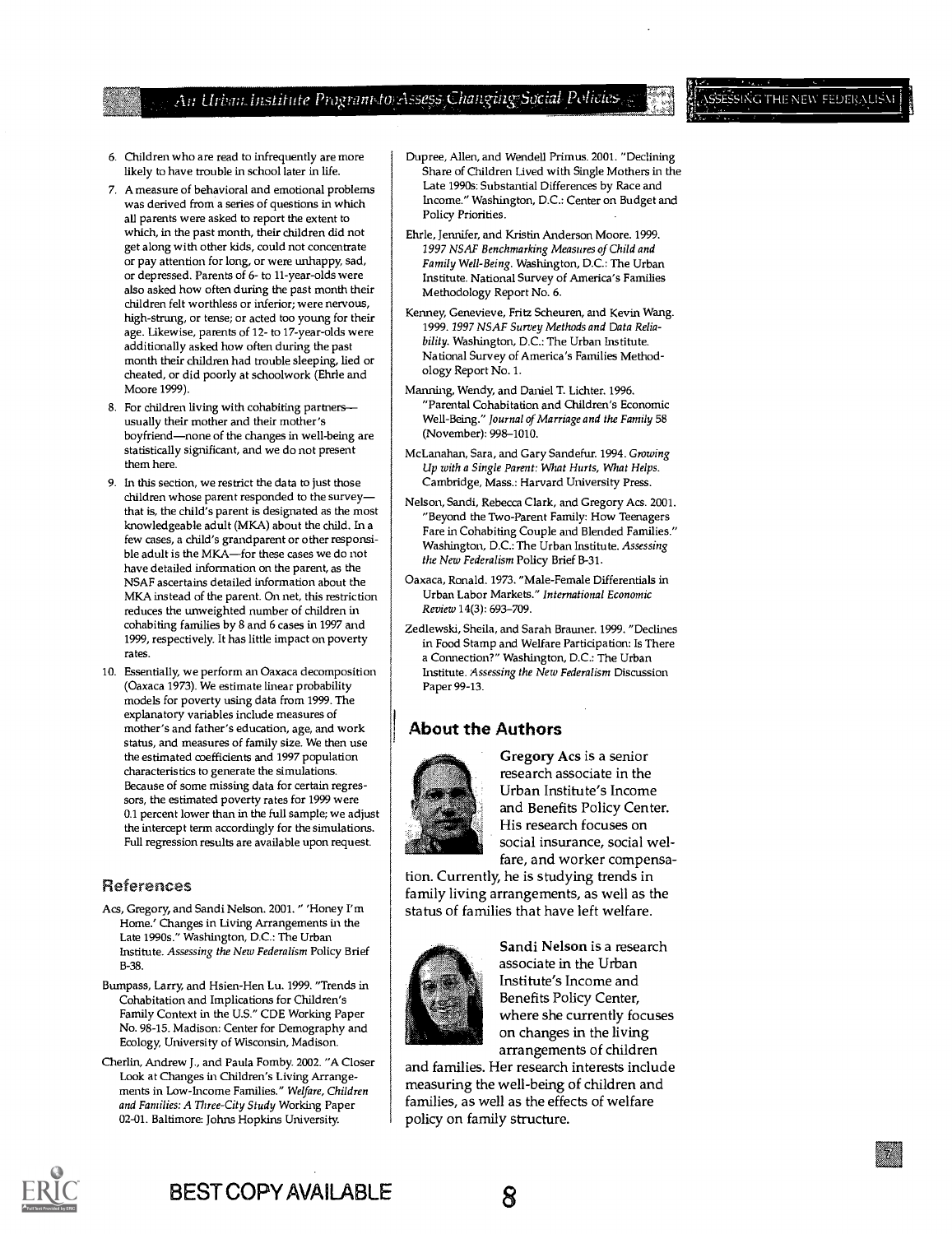

### THE URBAN INSTITUTE

2100 M Street, N.W. Washington, D.C. 20037

Nonprofit Org. U.S. Postage PAID Permit No. 8098 Mt. Airy, MD

Address Service Requested

tl

For more information, call Public Affairs:  $-202 - 261 - 5709$ or visit our web site, http://www.urban.org. To order additional copies of this publication, call 202-261-5687 or visit our online bookstore, http://www.uipress.org.

#### THE URBAN INSTITUTE

2100 M Street, N.W. Washington, DC 20037

Copyright © 2002 Phone: 202-833-7200 Fax: 202-293-1918

E-mail: pubs@ui.urban.org

This series presents findings from the 1997 and 1999 rounds of the National Survey of America's Families (NSAF). Information on more than 100,000 people was gathered in each round from more than 42,000 households with and without telephones that are representative of the nation as a whole and of 13 selected states (Alabama, California, Colorado, Florida, Massachusetts, Michigan, Minnesota, Mississippi, New Jersey, New York, Texas, Washington, and Wisconsin). As in all surveys, the data are subject to sampling variability and other sources of error. Additional information on the NSAF can be obtained at http://newfederalism.urban.org.

The NSAF is part of Assessing the New Federalism, a multiyear project to monitor and assess the devolution of social programs from the federal to the state and local levels. Alan Weil is the project director. The project analyzes changes in income support, social services, and health programs. In collaboration with Child Trends, the project studies child and family well-being.

This analysis and paper were funded by The David and Lucile Packard Foundation.

The ANF project has also received funding from The Annie E. Casey Foundation, the W.K. Kellogg Foundation, The Robert Wood Johnson Foundation, The Henry J. Kaiser Family Foundation, The Ford Foundation, The John D. and Catherine T. MacArthur Foundation, the Charles Stewart Mott Foundation, The McKnight Foundation, The Commonwealth Fund, the Stuart Foundation, the Weingart Foundation, The Fund for New Jersey, The Lynde and Harry Bradley Foundation, the Joyce Foundation, and The Rockefeller Foundation.

The views expressed are those of the authors and do not necessarily reflect those of the Urban Institute, its board, its sponsors, or other authors in the series.

Permission is granted for reproduction of this document, with attribution to the Urban Institute.

The authors would like to thank Heather Koball, Alan Weil, and Sheila Zedlewski for their thoughtful comments and suggestions.



BEST COPY AVAILABLE 9